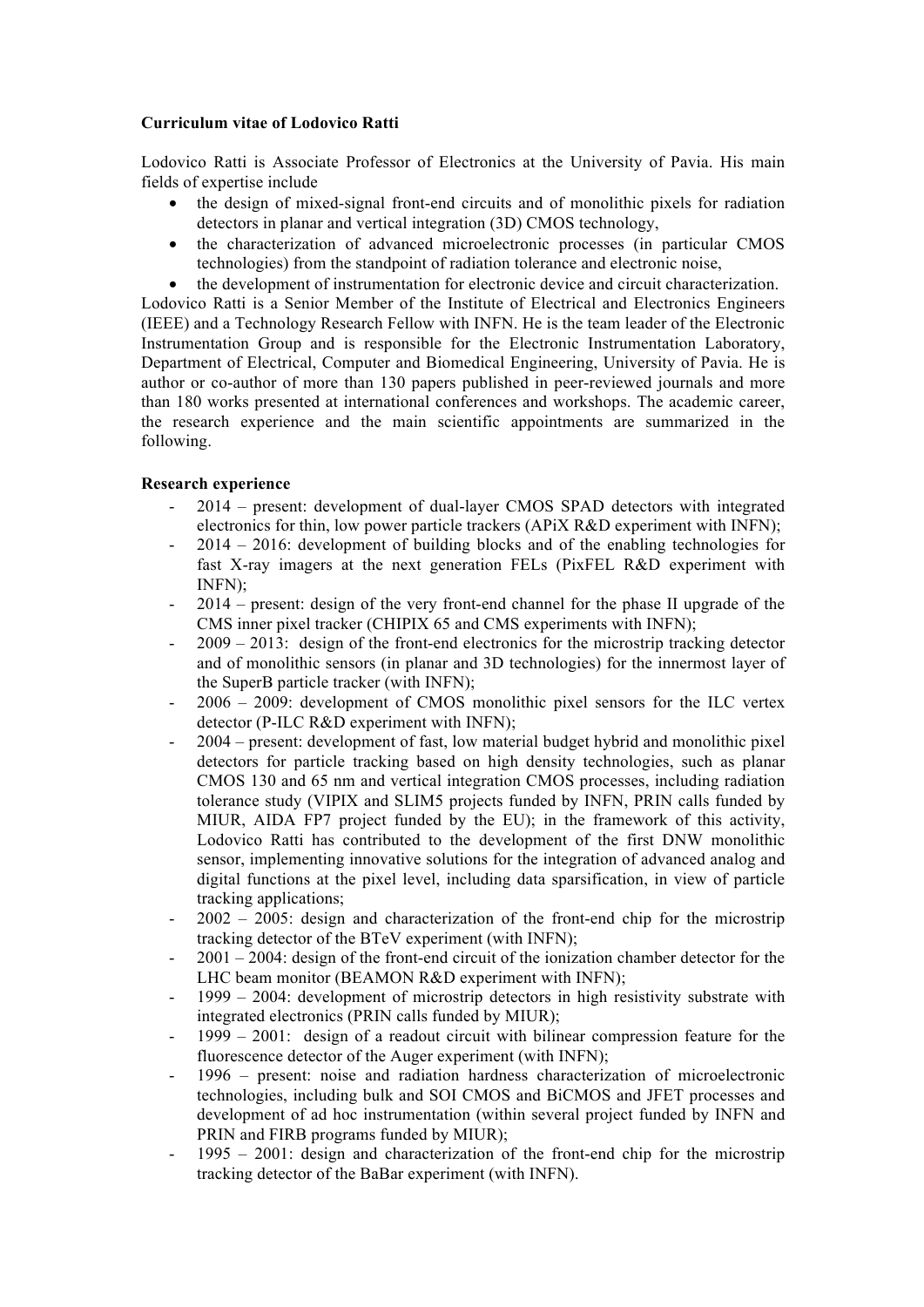### **Scientific appointments and coordination of funded research programs**

PRIN MIUR projects

- 2011 2013: head of the Pavia research unit in the PRIN 2009 project "High spacetime resolution pixel detection systems".
- $2008 2010$ : head of the Pavia research unit in the PRIN 2007 project "Pixel systems" for thin charged particle trackers based on high density microelectronics technologies".

INFN projects

- 2014 2016: national scientific coordinator of the PixFEL CSN5 project "Enabling technologies, building blocks and architectures for advanced X-ray pixel cameras at FELs".
- 2014 present: head of the Pavia research unit in the APiX2 CSN5 project "Development of an avalanche pixel sensor for tracking applications".
- 2009 2012: head of the Pavia research unit in the VIPIX CSN5 project "Pixel systems for thin charged particle trackers based on vertical integration technologies".
- 2006 2009: head of the Pavia research unit in the SLIM5 CSN5 project "Silicon detectors with low interaction with material".

EU projects

- 2011 – 2014: head of the Pavia research unit in the AIDA FP7 INFRASTRUCTURE 2010 EU project "Advanced European Infrastructures for Detectors at Accelerators".

### **Seminars at international schools**

- "Ionizing radiation effects on electronic circuits: from micro to nano, from mega to giga", VII National School on "Detectors and Electronics for High Energy Physics, Astrophysics, Space Applications and Medical Physics" – INFN Laboratori Nazionali di Legnaro, Legnaro, April 3-7 2017.
- "Advances on Pixel-Embedded Signal Processing Technology",  $4<sup>th</sup>$  International Summer School on Intelligent Front-End Signal Processing for Frontier Exploitation in Research and Industry (INFIERI), San Paolo, Brazil, January 23 – February 3 2017.
- "Processing the signal from pixel detectors in high energy physics and photon science", Topics on Microelectronics 2016, Pavia, Italy, September 29 2016.
- "Processing the signals from pixel detectors in X-ray imaging at FELs", 3<sup>rd</sup> International Summer School on Intelligent Front-End Signal Processing for Frontier Exploitation in Research and Industry (INFIERI), Hamburg, Germany, September 14-25 2015.
- "Ionizing Radiation and Single Event Effects in Electronic Devices and Circuits", VI National School on "Detectors and Electronics for High Energy Physics, Astrophysics, Space Applications and Medical Physics" – INFN Laboratori Nazionali di Legnaro, Legnaro, March 25 2015.
- "Radiation effects in electronic devices and circuits", Master in Nuclear and Ionizing Radiation Technologies, Pavia, Italy, December 2013.
- "Front-end electronics for hybrid and monolithic particle detectors: new ideas and technologies", IDPASC School on Frontier Detectors for High Energy and Astroparticle Physics, Siena, Italy, October 4-6 2013.
- "Intelligent front-end for pixel based instruments: front-end and novel ideas", 1<sup>st</sup> International Summer School on Intelligent Front-End Signal Processing for Frontier Exploitation in Research and Industry (INFIERI), Oxford, UK, July 10-16 2013.
- "Ionizing Radiation Effects in Electronic Devices and Circuits", V National School on "Detectors and Electronics for High Energy Physics, Astrophysics, Space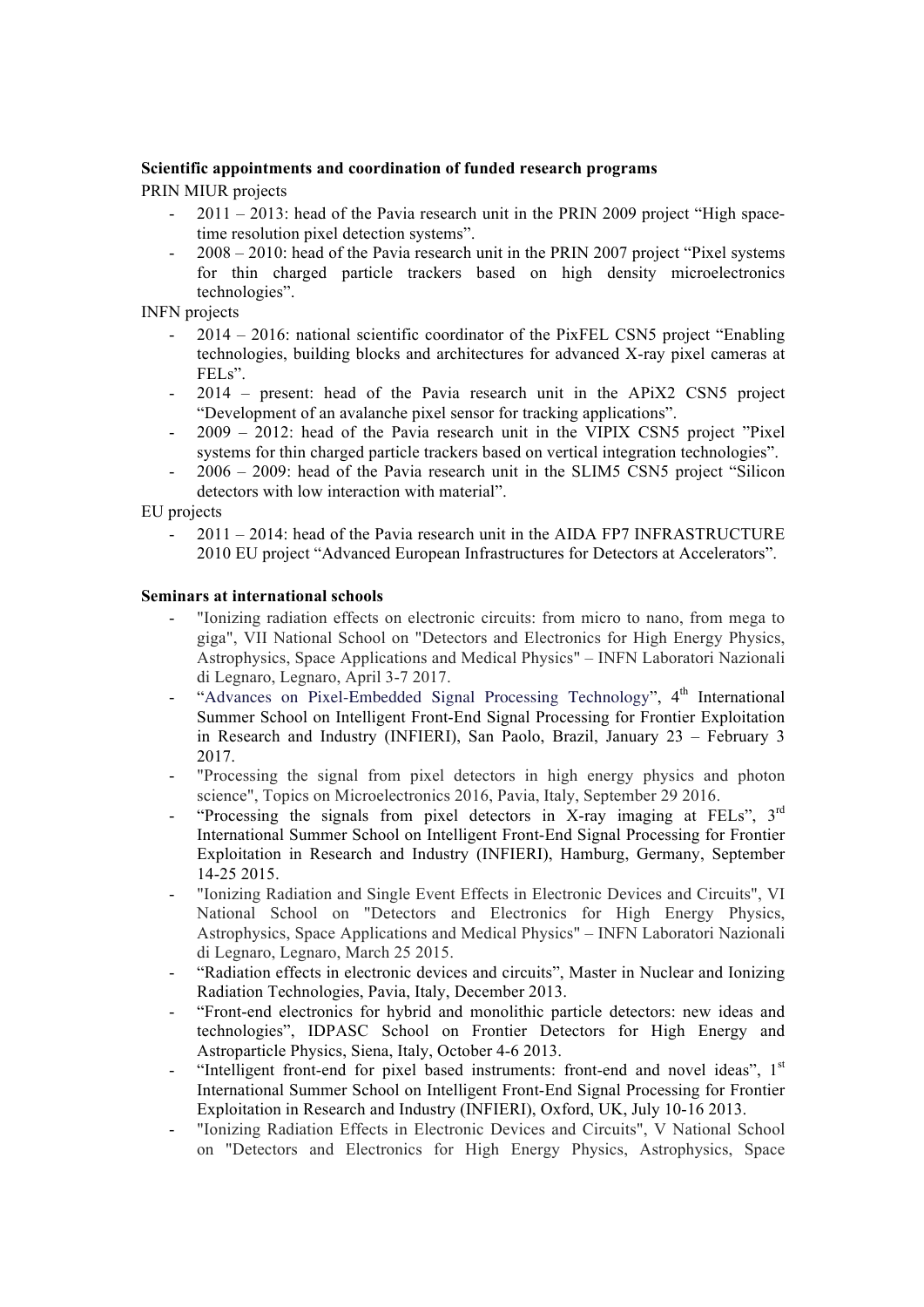Applications and Medical Physics" - INFN Laboratori Nazionali di Legnaro, Legnaro, April 17 2013.

- "Radiation effects in electronic devices and circuits", International Doctoral School in Information and Communication Technology, Trento, Italy, February 11-12 2013.
- "Mixed signal integrated circuits for semiconductor radiation detectors", International Doctoral School in Information and Communication Technology, Trento, Italy, February 11-12 2013.
- "Radiation effects in electronic devices and circuits", Master in Nuclear and Ionizing Radiation Technologies, Istituto Universitario di Studi Superiori (IUSS), Pavia, December 2012.
- "Total Dose Effects in Electronic Devices and Circuits", IV National School on "Detectors and Electronics for High Energy Physics, Astrophysics, Space Applications and Medical Physics" - INFN Laboratori Nazionali di Legnaro, Legnaro, April 13 2011.
- "Radiation effects in electronic devices and circuits", Master in Nuclear and Ionizing Radiation Technologies, Istituto Universitario di Studi Superiori (IUSS), Pavia, February 2010.

### **PhD and master student supervision**

As of 2017, Lodovico Ratti has been or is supervisor or co-supervisor of 9 PhD students and about 20 master students.

#### **Awards**

Lodovico Ratti was a co-recipient of the Outstanding Paper Award for the paper "Channel Hot Carrier Stress on Irradiated 130-nm NMOSFETs: Impact of Bias Conditions During Xray Exposure", presented at the  $9<sup>th</sup>$  European Conference on Radiation and Its Effects on Components and Systems (RADECS 2007), Deauville, France, September 10-14 2007.

### **Other activities and commitments**

Lodovico Ratti

- serves as a reviewer for a number of international scientific journals, including IEEE Transactions on Nuclear Science, Nuclear Instruments and Methods in Physics Research, Section A, IEEE Transactions on Instrumentation and Measurements, IET Circuits, Devices and Systems, IEEE Sensors Journal, IEEE Journal of Solid State Circuits, Solid State Electronics, The International Journal for Computation and Mathematics in Electrical and Electronic Engineering (COMPEL), The Scientific World Journal, Analog Integrated Circuits and Signal Processing and Nuclear Science and Techniques;
- is in the official reviewer list for the following international annual conferences: IEEE Nuclear Science Symposium (NSS), European Conference on Radiation Effects on Components and Systems (RADECS) and Nuclear and Space Radiation Effects Conference (NSREC);
- is a member of the program committee for the PRIME (PhD Research in Microelectronics and Electronics) 2017 conference;
- is the topic convener for the "Synchrotron, FEL and Beamline instrumentation" session of the 2017 IEEE Nuclear Science Symposium to be held in Atlanta, USA, in October 2017;
- is a member of the Awards Committee of the 2017 RADECS Conference, to be held in Geneva, Switzerland, in October 2017;
- is secretary of the IEEE NPS (Nuclear and Plasma Sciences) Italy Chapter;
- has been a member of the organizing committee and of the scientific committee for the International VIPS (Vertically Integrated Pixel Detectors) 2010 Workshop, Pavia, Italy, April 22-24 2010;